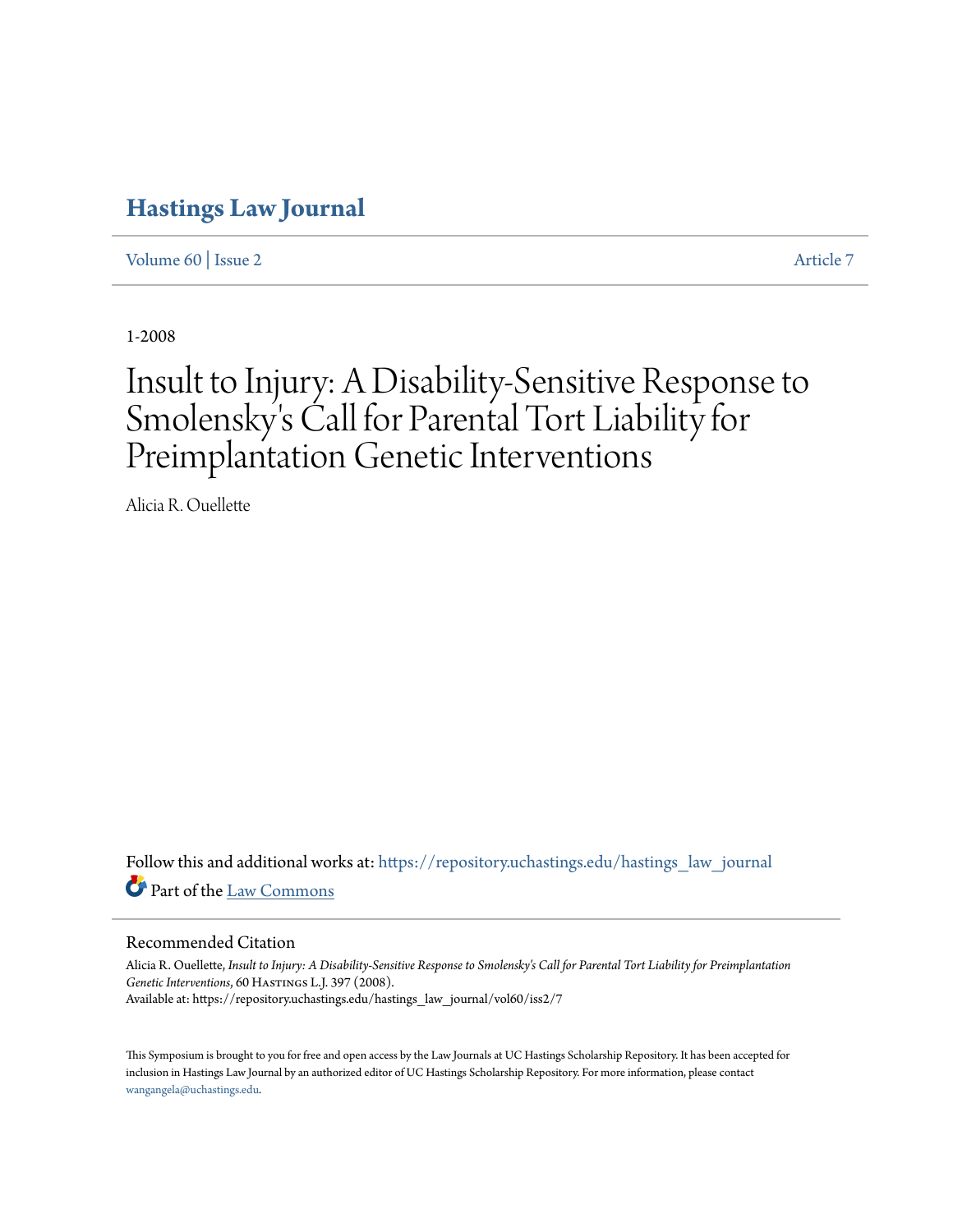# Insult to Injury: **A** Disability-Sensitive Response to Smolensky's Call for Parental Tort Liability for Preimplantation Genetic Interventions

#### **ALICIA** R. OUELLErrE\*

Professor Kirsten Rabe Smolensky's article, *Creating Children with Disabilities: Parental Tort Liability for Preimplantation Genetic Interventions,* adds a new dimension to the ethical and legal debate about the genetic manipulation of embryos. Engaging in a thoughtful analysis, Professor Smolensky argues that children who were subject to preimplantation genetic manipulation should have the ability to sue their parents for damages when the parents "directly intervene in the child's DNA, and consequently cause that child to suffer a disability that limits the child's right to an open future."' The article raises a number of questions. Can a parent or healthcare provider inflict a legally cognizable harm on an embryo before it is implanted, when the same parent or provider could dispose of the embryo without penalty? What is the moral and legal status of an embryo that exists outside of the womb? If a child can be harmed by something done to it as an ex-utero embryo, what is the harm? Is the tort system an appropriate vehicle for addressing preventable prenatal genetic injury? If the tort system is appropriate, is it the parents who should be held responsible for damages to the child, or would the responsibility be better placed on the health care providers or lab technicians who altered the genetic codes of the embryo?

In addressing these and other issues, Professor Smolensky singles out as the "key question" identifying "which modified phenotypes constitute legally cognizable harms."<sup>2</sup> I am writing to address that question and Professor Smolensky's response to it. In particular, this

<sup>\*</sup> Associate Professor of Law, Albany Law School; Professor of Bioethics, Union/Mt. Sinai School of Medicine Program in Bioethics. Many thanks to Kirsten Rabe Smolensky for inviting this response, and to Shannon Nessier for her extraordinary efforts to make the response possible.

i. Kirsten Rabe Smolensky, *Creating Children with Disabilities: Parental Tort Liability for Preimplantation Genetic Interventions,* 6o HASTINGS **L.J.** 299, 299 (2008).

<sup>2.</sup> *Id.* at **301.**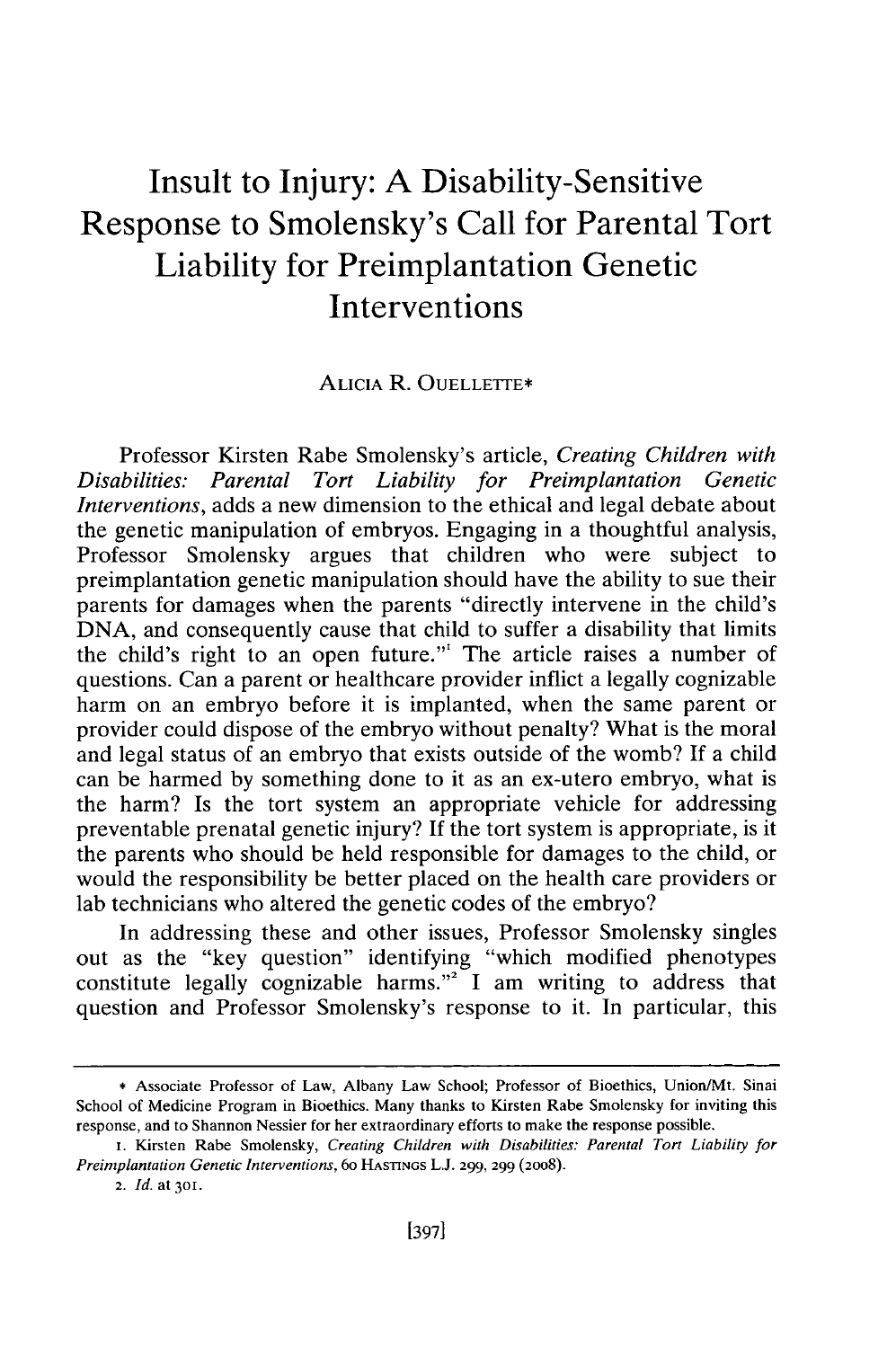Essay addresses the implications for persons with disabilities of the argument that the test for compensable harm in genetically modified children is the presence of a disability.<sup>3</sup> After considering the argument from a disability rights perspective, and assuming, for sake of argument, that tort damages should be made available to a child who was the product of genetic interventions, I conclude that damages should not be limited to cases in which the intervention caused physical disability. Limiting damages to cases in which a child is born with a disability unnecessarily and inaccurately devalues life with disability, and leaves unprotected children whose DNA is shaped for traits other than disability at the request of their parents. As an alternative, I suggest an approach for delineating cognizable injury that supports much of Professor Smolensky's argument, but is deliberately sensitive to disability issues. This approach treats genetic modifications for disability like other genetic modifications that shape a future child for cultural, aesthetic, or social reasons,<sup>4</sup> and identifies as unreasonable the harm caused and risks posed by use of direct genetic interventions that provide no therapeutic benefit to the potential child.

#### I. DISABILITY AS HARM

Professor Smolensky identifies physical disabilities such as deafness and achondroplasia as legally compensable injuries when they are inflicted on children by direct genetic manipulation of their **DNA.'** Her analysis explicitly adopts from moral philosophy an "open future" approach for defining cognizable injury.<sup>6</sup> Under the open future approach, a child suffers a moral harm when a third party's actions unreasonably limit the child's life plans.<sup>7</sup> Cognizable losses occur only when the "doomed interests" are basic, "natural primary goods," such as "hearing, movement, and minimal mental capacity."<sup>8</sup> Third party actions that cause minimal losses, and or those that increase a child's life options, do not cause cognizable harm because they do not place unreasonable limitations on the child's future opportunities for important life activities like marriage, reproduction, and employment. By contrast, a parent who causes deafness, blindness, or achondroplasia in a child has harmed the child by depriving him or her of natural primary goods "known to be indispensable to a decent life."9

<sup>3.</sup> **1** also take issue with the notion that it is the parents, and not the medical professionals and facilities, with whom responsibility should lie, but for purposes of argument I will put that point aside.

<sup>4.</sup> As Professor Smolensky notes, the technology does not yet exist to add or subtract particular traits from a child's genetic code. *See* Smolensky, supra note I, at **303.**

*<sup>5.</sup> Id.* at **302.**

*<sup>6.</sup> Id.* at **309,311.**

<sup>7.</sup> *Id.* at **3o, 309.**

*<sup>8.</sup> Id.* at **310.**

*<sup>9.</sup> Id.* at **309** (quoting **I JOEL** FEINBERG, THE MORAL LIMITs **OF** THE CRIMINAL LAW: HARM **TO**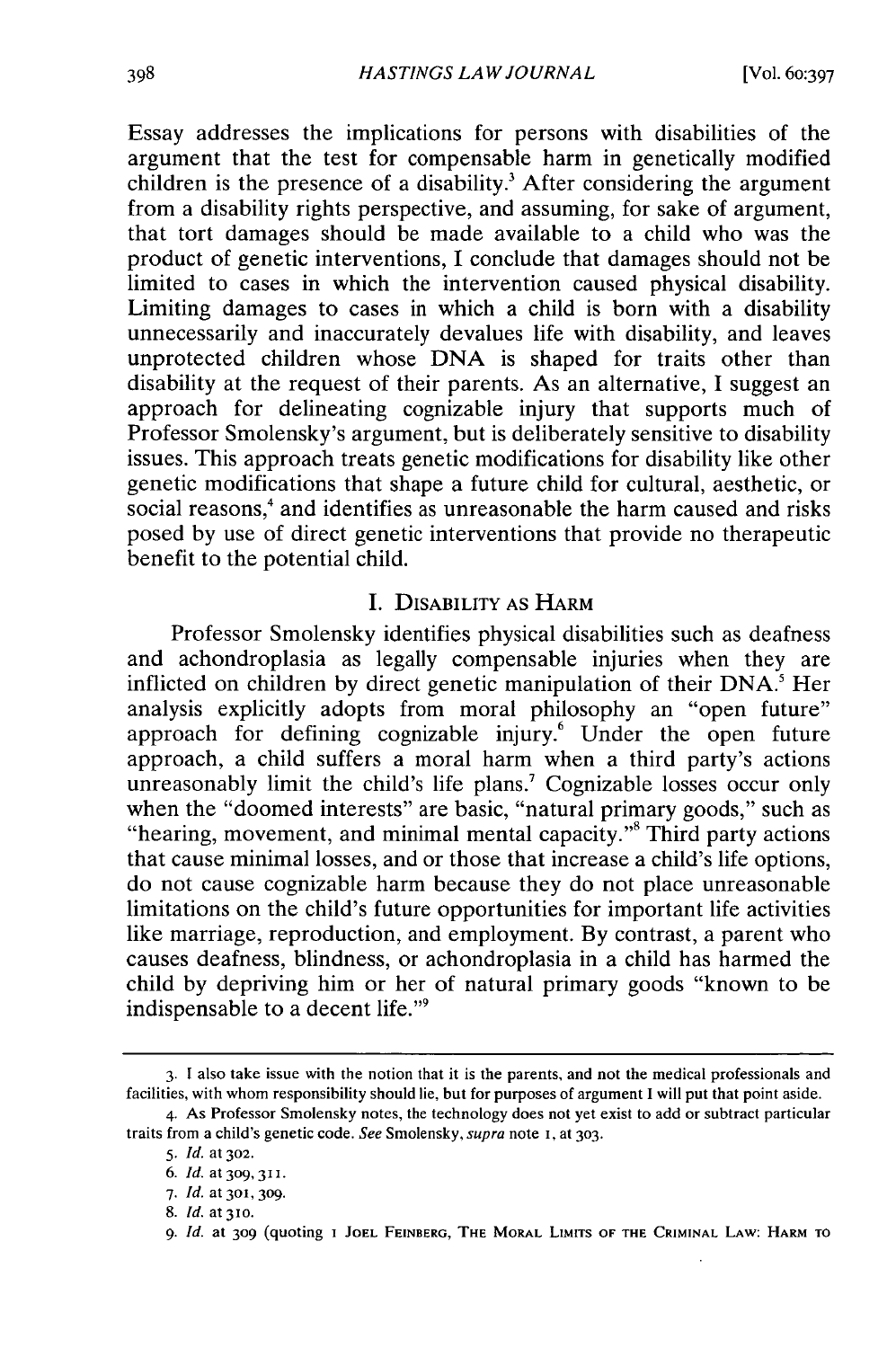Smolensky acknowledges that no bright line identifies the point at which a child's right to an open future is unreasonably impaired, but she argues that the line is always crossed by the infliction of traits that limit a child's functioning.'" The infliction of "genetic traits such as deafness and achondroplasia," she explains, "are almost certain to be considered offensive to a reasonable sense of personal dignity."" In this way, "genetically modifying an embryo's naturally occurring set of DNA to choose a particular genetic trait, say deafness, is similar to removing a newborn's hearing via surgical procedure."<sup>12</sup> The intervention unreasonably limits life opportunities for the modified child.<sup>13</sup>

Under an open future framework, the presence of disability is always a harm to be avoided. Professor Smolensky argues, however, that only those disabilities caused by direct genetic intervention constitute legally cognizable injuries."' Damages are unavailable for children whose embryos were selected for implantation based on the presence of a naturally occurring gene in their DNA, because the only alternative to life with disability for those children was nonexistence (the Parfit Non-Identity Problem).'5 By contrast, children who were subjected as embryos to direct manipulation of their DNA had an alternative to nonexistence or life with disability. They could have been born with the ability or trait that the genetic modification took away. The child now affected with deafness could have had the ability to hear, or the child now affected with dwarfism the ability to grow. The interventions cost them the opportunity of living a better life in which the breadth of available careers and activities are unlimited.

# **II.** THE INSULT PROBLEM

Although I often disagree with the reactionary response of some disability rights activists to perceived slights,<sup>16</sup> I believe it essential to consider the perspective of the disability community whenever discussing law or policy that affects or concerns persons with disabilities. Not only do people with disabilities have the most at stake in the discussions,

**14.** Smolensky, *supra* note 1, at 299.

OTHERS 99 (1984)).

to. *Seeid. at311.*

ii. *Id.* **at 319-2o.**

<sup>12.</sup> *Id.* **at** 334.

**<sup>13.</sup>** Dena Davis also argues that inflicting deafness on a child harms **the** child **by** limiting **his** or **her right** to an open future. *See* Dena S. Davis, Genetic Dilemmas and the Child's Right *to an Open* Future, **28** RUTGERS L.J. 549,566-67 **(1997).**

*<sup>15.</sup>* See DEREK PARFIT, **REASONS AND** PERSONS 351-79 (rev. ed. 1987); Smolensky, *supra* note i, at **335-36.**

<sup>16.</sup> *See,* e.g., Alicia Ouellette, Disability and *the* End of *Life,* **85 OR.** L. REV. **123, 126-28** (2006); Alicia Ouellette, Growth Attenuation, Parental Choice, and the Rights of Disabled Children: Lessons *from the Ashley X Case,* **8** Hous. **J.** HEALTH L. **&** POL'Y (forthcoming Jan. 2009).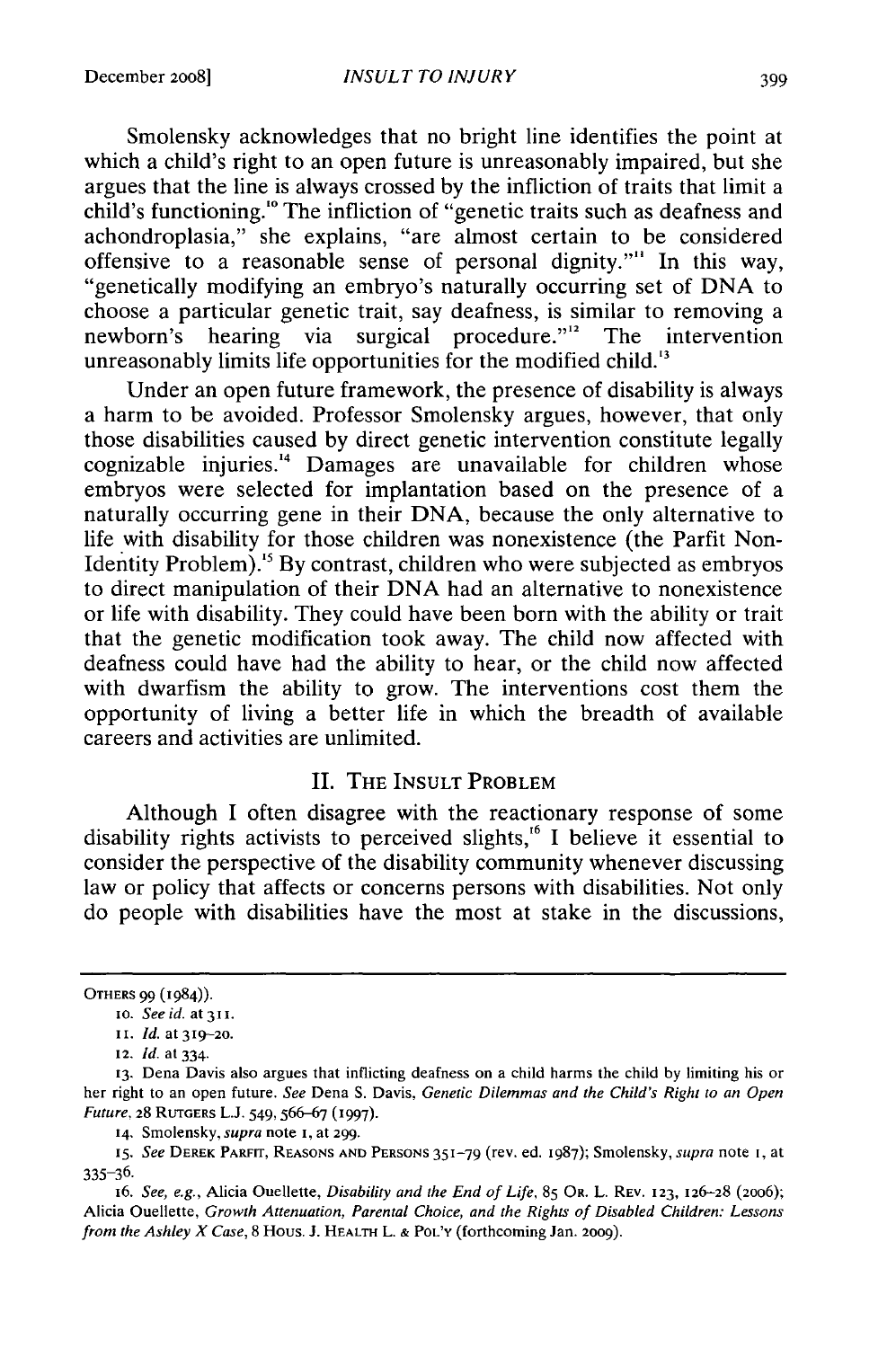disability scholars are experts in identifying and preventing social oppression of people with disabilities. Professor Smolensky's analysis singles out physical disability as "offensive to a reasonable sense of personal dignity."<sup>17</sup> From the disability perspective, this argument is problematic.

Disability studies is a rich and varied field that emphasizes the dignity and value of life with disability, and identifies social oppression of people with disabilities.<sup>18</sup> Its scholars reject the notion that life with disability is inherently tragic, and they urge abolition of societal barriers that prevent people with physical impairments from leading full lives.'9 A central tenet of disability studies is the rejection of the medical model of disability as a foundation for effective understanding of impairment or disability." "The medical view of disability.., treats the individual as deficient and inherently inferior because she falls below an arbitrary physiological standard that delineates social acceptance and that can only be 'normalized' and incorporated into society through a medical cure."<sup>31</sup> Disability is problematic in the medical model because "impairment[] of normal species functioning reduce[s] the range of opportunity open to the individual... [to] construct [a] 'plan of life' or 'conception of the good."<sup>22</sup> In this way, the medical model "expressly locates the 'problem' in the disabled person."<sup>23</sup>

Disability scholars make a strong case that the medical model of disability harms people with disabilities. They persuasively link the medical model of disability to the eugenics movement, lifetime institutionalization, forced sterilization, and research abuses.<sup>24</sup> They explain that so long as the cultural perception is that people with disabilities are inferior, and their lives limited by their disabilities, people with disabilities will face continued marginalization and oppression.<sup>25</sup>

20. *Id.*

**21.** Jonathan C. Drimmer, *Cripples, Overcomers, and Civil Rights: Tracing the Evolution of Federal Legislation and Social Policy for Persons with Disabilities,* **40** UCLA L. REV. 1341, 1348 (I993); *see* Adrienne Asch, *Disability, Bioethics, and Human Rights, in* HANDBOOK OF DISABILnTY **STUDIES,** *supra* note I8, at **297, 300.**

**22. NORMAN DANIELS, JUST** HEALTH **CARE: STUDIES IN** PHILOSOPHY **AND** HEALTH POLICY **27** (1985).

**23.** Laura L. Rovner, *Disability, Equality, and Identity,* 55 **ALA.** L. REV. 1043, 1044 (2004).

**<sup>17.</sup>** Smolensky, *supra* note **i,** at **319-20.**

*<sup>18.</sup> See* Gaeth Williams, *Theorizing Disability, in* HANDBOOK OF **DISABILITY STUDIES 123, 124** (Gary L. Albrect et al. eds., 2ooi).

**<sup>19.</sup>** *See, e.g.,* **ANITA** SILVERS **ET AL., DISABILITY,** DIFFERENCE, DISCRIMINATION 94-95 (1998) ("Recognizing how hostile environments, not personal deficits, disable people whose physical, sensory, or cognitive states are different from those of the dominant class is central to having a disability perspective.").

**<sup>24.</sup>** *See, e.g.,* **SILVERS ET AL.,** *supra* note **i9,** at 67-74 (describing "medicalizing's horrible history").

**<sup>25.</sup>** *See, e.g., id.* at **95, 142** ("[T]he assumption that to be impaired is to suffer" results in a framework that does "not offer an avenue for equalizing people with disabilities," and "false theories positing" the incompetence of persons with disabilities "create[] conditions hostile to the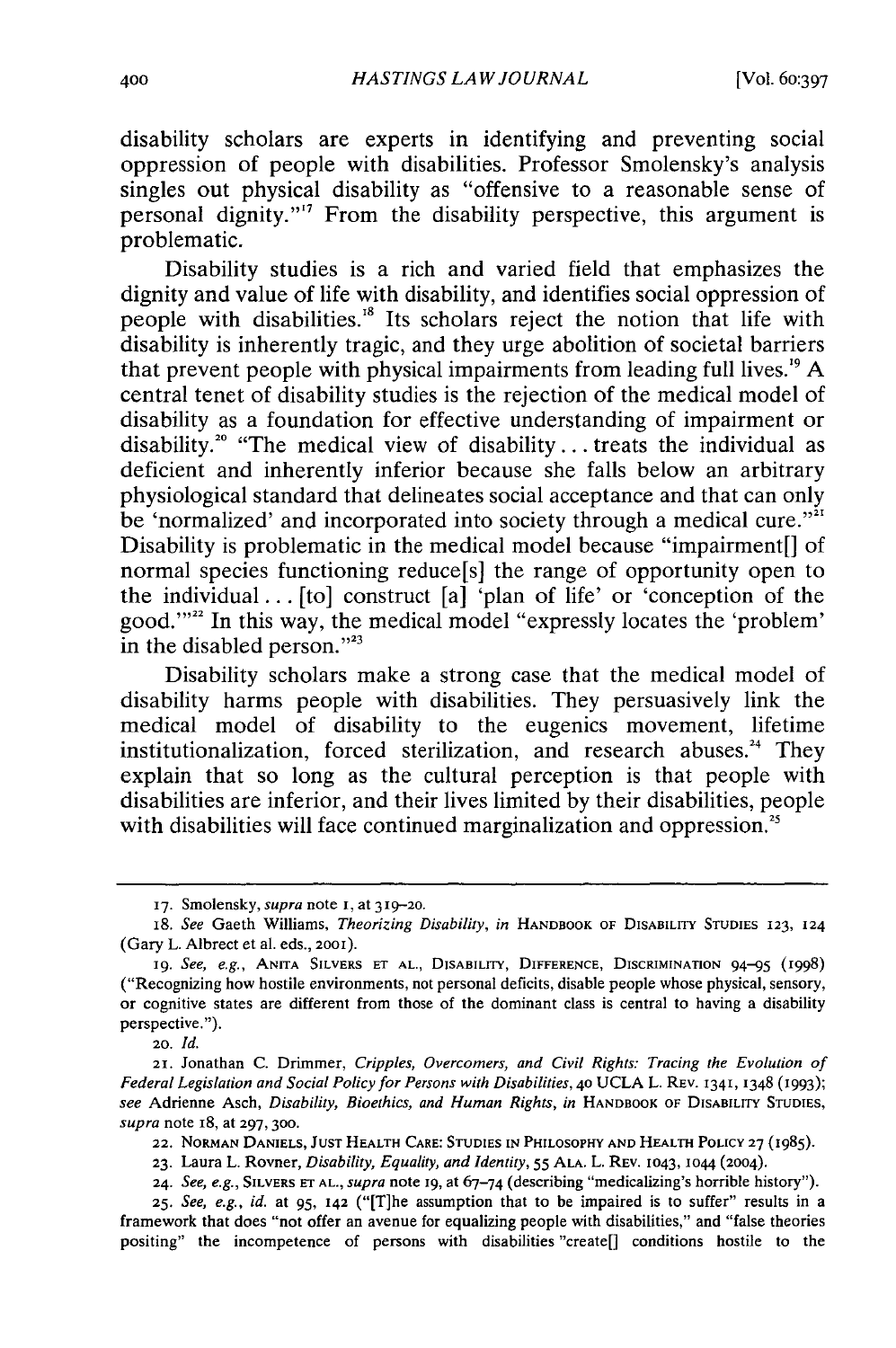In place of the medical model, disability scholars urge various social models of disability in which disability is a socially constructed condition.<sup>26</sup> In the social model of disability, a person with a physical impairment has the same inherent ability to lead a fulfilling life as does anyone else.<sup>27</sup> It is social barriers that disable the person.<sup>28</sup> Architectural, attitudinal, sensory, political, and economic barriers prevent people with disabilities from full participation in society.<sup>29</sup> Thus, the social model places the problem with disability (and the corresponding obligation for correcting the problem), on societal and political institutions, not the person with the physical impairment."

The central lesson taught by disabilities studies is that life with disability is not inherently limited or tragic. Empirical research documents the high value attributed to their own lives by people who live with disability.<sup>31</sup> Narrative accounts of individual lives demonstrate that for many people, a physical impairment adds such richness and texture to life that the trait is considered a gift.<sup>32</sup> By debunking the myth of the tragedy of life with disability, these studies support the use of the social model of disability as a tool for understanding how impairments affect people.

Professor Smolensky's argument runs directly against the central tenets of disability studies. It employs a medical model of disability in which a child born with deafness or dwarfism is a damaged good with limited life options. It perpetuates the notion that life with disability is tragic by adopting a framework in which the presence of a disabling trait is viewed as "dooming of [the child's] future interests to total defeat."33 And it does nothing to account for the fact that some people experience a disabling trait as enriching their lives.

- **27.** *Id.*
- **28.** *Id.*

**29.** *Id.*

**30.** *Id.*

**32.** *See* **HARRIET** McBRYDE **JOHNSON,** *Preface* of Too **LATE** TO **DIE YOUNG:** NEARLY TRUE **TALES FROM A** LIFE 1-5 **(2005)** (providing a wonderful example). *See generally* ERIc **PARENS ET AL., SURGICALLY** SHAPING CHILDREN: **TECHNOLOGY,** ETHICS, **AND** THE **PURSUIT** OF NORMALITY (2006); SILVERS **ET AL.,** *supra* note **I9,** at 89 (explaining how "missing one kind of experience can enhance the quality of the remaining kinds"); Deborah Kent, *Somewhere a Mockingbird, in* PRENATAL TESTING **AND** DISABILITY **RIGHTS** 57-63 (Eric Parens & Adrienne Asch eds., 2000).

33. Smolensky, *supra* note **1,** at **309** n.57 (quoting FEINBERG, *supra* note **9,** at 98).

manifestation of competence **by** people whose bodies or intellects differ from the commonplace, while simultaneously adducing the resulting absence of signs of their competence in its own defense."); *see also* **JAMES** I. CHARLTON, **NOTHING** ABOUT Us WITHOUT Us: DISABILITY **OPPRESSION AND** EMPOWERMENT **69-82** (2000).

**<sup>26.</sup>** SILVERS **ET AL.,** *supra* note **19, at** 74-76.

<sup>31.</sup> *See* Asch, *supra* note **21,** at **301** (citing eleven such studies); *see also* **NAT'L** ORG. **ON** DISABILrrY **&** LOUIS HARRIS **&** Assocs., **INC.,** N.O.D./HARRIS SURVEY OF **DISABLED AMERICANS** 9i-96 (1994); Saroj Saigal et al., *Self-Perceived Health Status and Health-Related Quality of Life of Extremely Low Birthweight Infants at Adolescence,* **276** J. AM. MED. ASS'N 453, 456 (1996).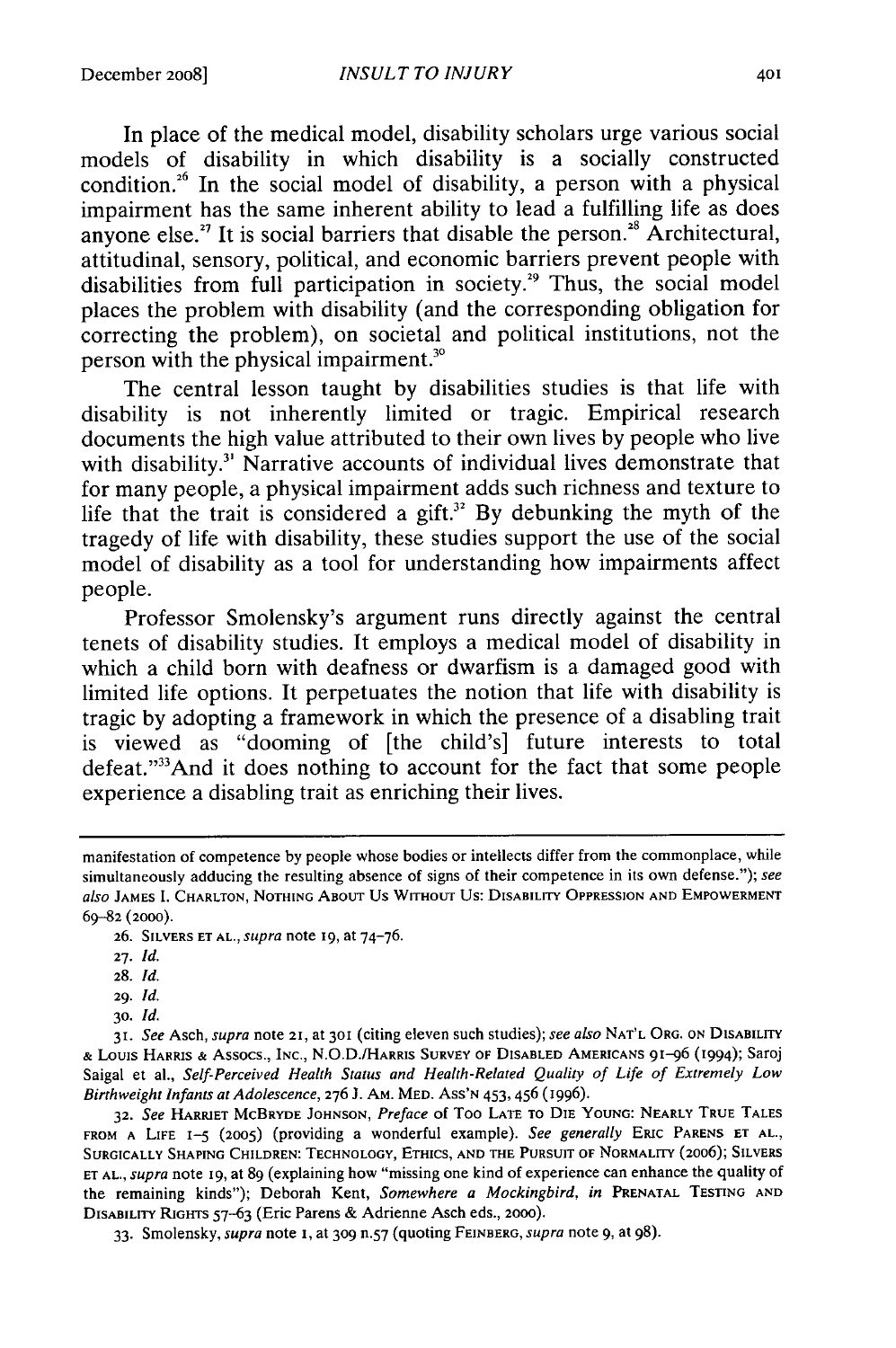That is not to say that Professor Smolensky lacks respect for people with disabilities. To the contrary, I read her article as a laudable effort to provide compensatory relief to children who may well have been damaged by their parents' actions. Indeed, I agree with her that children may be harmed by the manipulation of their DNA for purposes of creating a disability. But the analytic path she takes implicitly reinforces negative societal perceptions about disability. As the disability rights community has long recognized, "'[b]enevolence' and 'good intentions' have often had disastrous consequences for the disability community. Throughout history, 'for their own good' has motivated and justified discrimination against us."34 Consideration of the disability perspective in the context of preimplantation genetic modification may help prevent a repetition of that history.

In any event, the implication that people with disabilities are damaged goods flows directly from the invocation of Joel Feinberg's conception of the right to an open future to define an actionable injury.<sup>35</sup> In his work, Feinberg unabashedly accepts as true the myth of the tragedy of life with disability. He asserts that a newborn child born with blindness, deafness, or permanent paralysis has "[]impaired faculties that are essential to the existence and advancement of any ulterior interests. ' , 36 He describes such conditions as "so far below a reasonable minimum as to be inescapably degrading and sordid."<sup>37</sup> He suggests that being born with a disability "is not merely to have 'bad luck.' It is to be dealt a card from a stacked deck in a transaction that is not a 'game' so much as a swindle." $3<sup>8</sup>$ 

Feinberg's characterizations of life with disability are as inaccurate as they are demeaning. Many people with disabilities are able to advance their "ulterior interests" and have successful careers, participate in their communities, and raise families.<sup>39</sup> Their physical impairments do not prevent them from participating in important life activities, although social barriers may. The notion that people living with disabilities have been cheated of a quality life is refuted by the evidence gathered by disability scholars showing that people with disabilities place no less

<sup>34.</sup> Disability Rts. Edu. **&** Def. Fund, Modify the System Not the Person, Jan. 7, **2007,** http:// www.dredf.org/news/ashley.shtml.

*<sup>35.</sup> See* Joel Feinberg, *A* Child's Right *to* an Open Future, in WHOSE **CHILD?** CHILDREN'S RIGHTS, PARENTAL AUTHORITY, **AND STATE** POWER **124** (William Aiken & Hugh LaFollette eds., i98o). But see SILVERS **ET AL.,** supra note **19,** at 92-94 (criticizing the open future approach from a disability perspective).

<sup>36.</sup> FEINBERG, supra note 9, at 98.

**<sup>37.</sup>** *Id.* at 99.

<sup>38.</sup> **Id.**

<sup>39.</sup> Disabled World, Famous People with Disabilities (May i8, **2006),** http://www.disabledworld.com/artman/publish/article\_oo6o.shtml (listing short biographies of famous people with disabilities).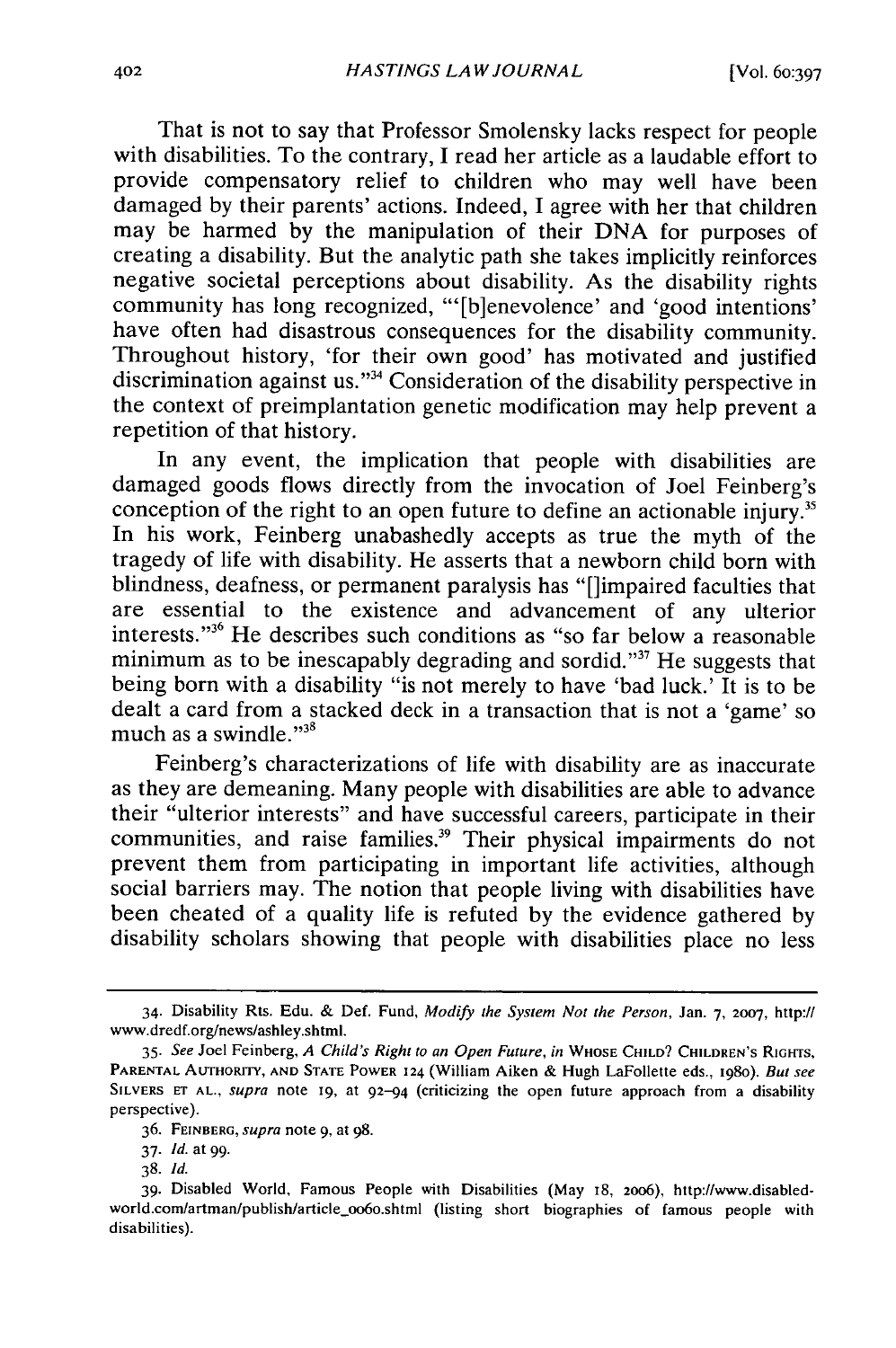value on the quality of their lives than do people with full physical abilities, that people lacking disabilities grossly underestimate the value of life with disability, and that traits like deafness, blindness, and achondroplasia may enrich people's lives.<sup>40</sup>

Wholesale adoption of Feinberg's open future approach may well have the unintended effect of reinforcing negative societal perceptions about disability in a way that further marginalizes and alienates the disability community. At the very least, its adoption is likely to cause offense.

#### III. DISABILITIES ARE **NOT** THE **ONLY GENETICALLY INDUCED** TRAITS THAT **CAN** HARM CHILDREN

The insult problem is not the only limitation of a framework that recognizes as harmed only those children born with manufactured disabilities. That framework does not recognize the harms that will be suffered by children inflicted with genetic traits other than disabilities.<sup>41</sup> Consider, for example, a child born after her DNA was modified so that she would have light skin instead of the dark skin that would have manifested had she grown up with unaltered DNA.<sup>42</sup> Consider another child whose genes were modified to turn him from gay to straight. Under Feinberg's open future approach, these children suffered no harm. Black skin color and homosexuality are surely not traits "known to be indispensable to a decent life."<sup>44</sup> The modifications would not limit the range of activities, careers, and opportunities that the child has open to her. If anything, under Feinberg's test, being made white or straight opens opportunities for the child because white people face less discrimination in the work place than do people of color, and homosexuals face legal barriers to marriage.

Nonetheless, the child whose DNA was modified to produce a certain skin color or sexual orientation has suffered harm. First, there is moral harm. The parent who seeks to add, delete, modify, or substitute a genetic trait in the potential child for their own social, aesthetic, or cultural reasons has treated the potential child as a property to be

<sup>40.</sup> See Asch, supra note **21,** at **301** (citing eleven studies on the quality of life of people with disabilities).

<sup>41.</sup> Just as the technology to implant a disability gene in an ex-utero embryo is not yet available, the ability to make the other genetic modifications I discuss is not and may never be available.

<sup>42.</sup> There is no reason to believe that such a modification is technically feasible.

<sup>43.</sup> Again, this example is hypothetical only. That said, there is research being done in sheep to determine the biologic basis of sexual orientation and the possibility it can be manipulated. *See* K.L. Pinckard et al., *Influence of Castration and Estrogen Replacement on Sexual Behavior of Female-Oriented, Male-Oriented, and Asexual Rams,* 78 J. **ANIMAL** SC. 1947, 1947 (20OO), *available at* http://jas.fass.org/cgi/reprint/78/7/I947?maxtoshow=&HITS=io&hits=io&RESULTFORMAT=&sear chid=1&FIRSTINDEX=0&volume=78&firstpage=1947&resourcetype=HWCIT.

<sup>44.</sup> FEINBERG, supra note **9,** at 99.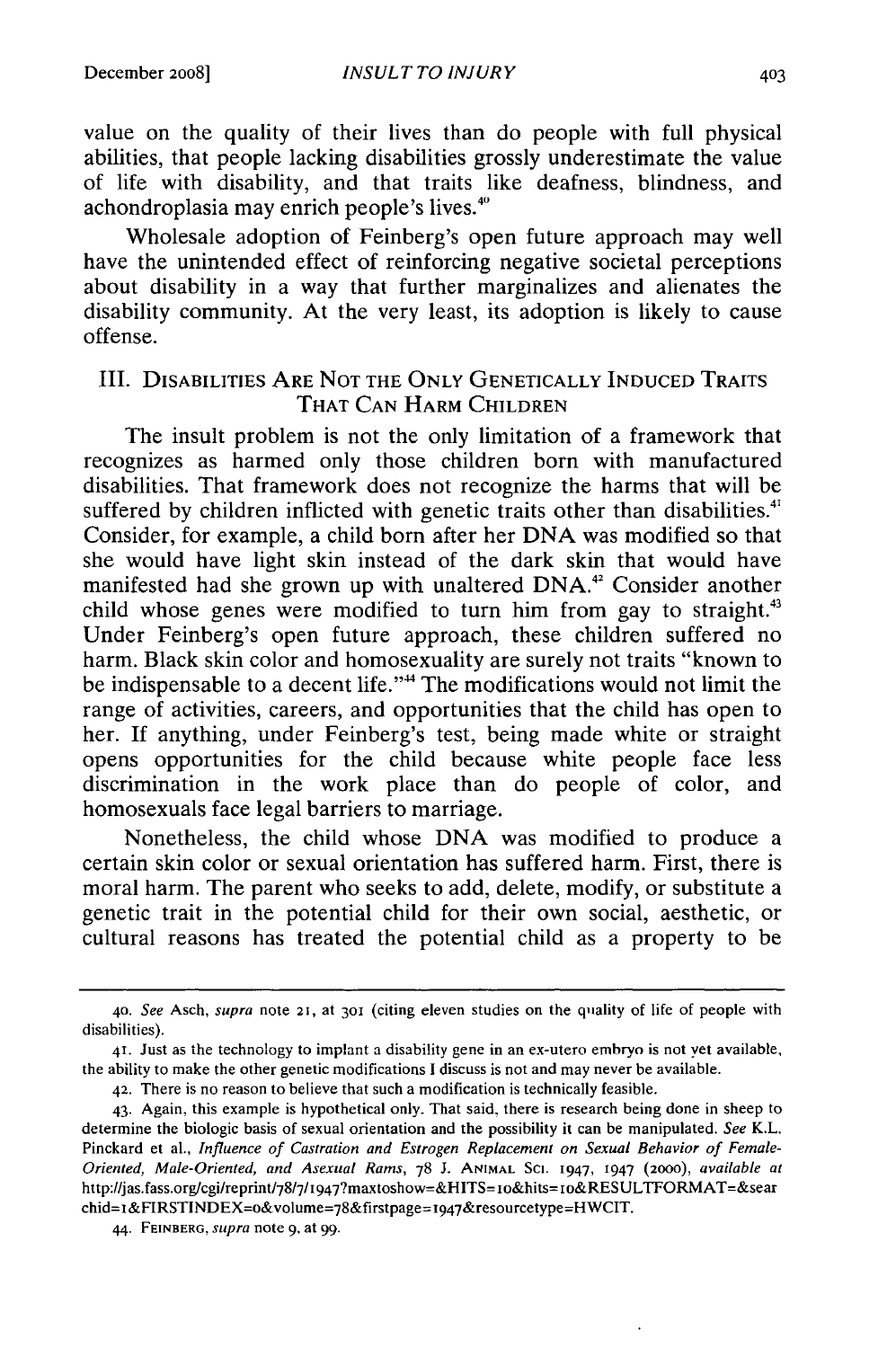molded, or a tool **by** which they can advance their own conception of the good life. Treating a child, even a potential child, as a tool causes moral harm.45 **A** lively debate exists about how best to characterize that harm, but the overwhelming consensus is that genetic enhancement causes moral harm.<sup>46</sup>

46. *See* **AUDREY** R. **CHAPMAN, UNPRECEDENTED CHOICES:** RELIGIOUS ETHICS **AT** THE FRONTIERS OF GENETIC **SCIENCE** 53 (1999) (arguing that genetic enhancement risks human self-destruction rather than improvement due to a lack of knowledge surrounding the creation of human life and the consequences of genetic engineering); FRANCIS **FUKUYAMA,** OUR **POSTHUMAN FUTURE: CONSEQUENCES OF** THE BIOTECHNOLOGY **REVOLUTION 217 (2003)** (arguing that humanity will be altered beyond recognition, destroying the foundation of liberal democracy based on the belief that human beings are equal by nature); L. **KAss,** THE **BEGINNING** OF WISDOM 433-34 **(2003)** (arguing that genetic enhancement is morally repugnant because it violates nature's moral boundaries and undermines a moral universe at the most basic of foundations); **TED** PETERS, PLAYING **GOD?** 152-53 **(2003)** (reasoning that genetic enhancement will alter the portrayal of human beings as equal creatures, causing some to be viewed as superior to others); **SANDEL,** supra note 45, at 86 (arguing that existence is a gift and genetic enhancement jeopardizes "humility, responsibility, and solidarity"); Cynthia B. Cohen & LeRoy Walters, *Gene Transfer for Therapy or Enhancement, in* A **CHRISTIAN RESPONSE** TO **NEW** GENETICS 53, 68 (David H. Smith & Cynthia B. Cohen eds., **2003)** (arguing that genetic enhancement would result in social disparities and prejudices, exacerbating the divide between the wealthy and poor, and will diminish the value of human life); Sarah M. Markwood, Comment, *Creating a Perfect Human Is Not So Perfect: The Case for Restricting Genetic Enhancement Research,* **110 PENN** ST. L. REV. °473, 483 **(2005)** (arguing that genetic enhancement will change the "meaning of human normality" and transform a child into a commodity); Maxwell J. Mehlman, *The Law of the Above Averages: Leveling the New Genetic Enhancement Playing Field,* **85** IOWA L. REV. 517, 533 (2000) (arguing that "wealth-based access to genetic enhancement" will produce a social inequality; enhanced individuals will achieve social success more easily than non-enhanced individuals, eventually creating a political system dominated by "genetic aristocracy or 'genobility"'); David A. Prentice, *Brave New World of Genetic Engineering,* **17** ISSUES L. **&** MED. 312, 314 (2002) (arguing that genetic enhancement will create a "genetic caste system," will treat children as "manufactured commodities," and will "degrade human dignity and individuality"); Daniel L. Tobey, *What's Really Wrong with Genetic Enhancement: A Second Look at Our Posthuman Future,* 6 YALE J.L. **& TECH.** 54, 57 **(2003)** (arguing that genetic enhancement will undermine "the most basic [and universal] sources of meaning and wellbeing in human life"); Dan Brock, Professor, Harvard Med. School, Response to "Or What's a Heaven For?" Bioscience and Alteration of Human Limits (Nov. 8, **2007),** *available at* http://www.hds.harvard.edu/cswr/resourceslectures/zoloth.html (expressing a concern that the poor will be increasingly disadvantaged by not having access to the benefits of genetic enhancement); William LaFleur, Professor, Univ. Penn., Response to "Or What's a Heaven For?" Bioscience and Alteration of Human Limits (Nov. 8, **2007),** *available at* http://www.hds.harvard.edu/cswr/resources/ lectures/zoloth.html (arguing that genetic enhancement is a slippery slope, eventually leading to a "post-human dystopia"); N. Schichor et al., Should We Allow Genetic Engineering? A Public Policy Analysis of Germline Enhancement, http://8e.devbio.com/article.php?id=172 (last visited Dec. 15, **2008)** (arguing that a child's "individual personhood" would be jeopardized by genetic enhancement). *But see* NICHOLAS **AGAR,** LIBERAL **EUGENICS:** IN **DEFENSE OF HUMAN ENHANCEMENT 2-3** (2004); Joseph

*<sup>45.</sup> See* MICHAEL **J. SANDEL,** THE **CASE AGAINST** PERFECTION: **ETHICS IN** THE **AGE** OF **GENETIC ENGINEERING** 83 **(2007)** (identifying harm caused by techniques that require a "persisting negotiation with the given"); Kathy Davis, *The Rhetoric of* Cosmetic Surgery: Luxury *or Welfare?, in* **ENHANCING HUMAN** TRAITS: **ETHICAL AND SOCIAL IMPLICATIONS** 124, 124-34 (Erik Parens ed., 1998) [hereinafter **ENHANCING HUMAN** TRAITS]. *See generally* Carol Freedman, *Aspirin for the Mind: Some Ethical Worries About Psychopharmacology, in* **ENHANCING HUMAN** TRAITS, *supra,* at 135, 135-50; Eric T. Juengst, *What Does Enhancement Mean?, in* **ENHANCING HUMAN** TRAITS, *supra,* at 29, 29-47: Anita Silvers, *A Fatal Attraction to Normalizing: Treating Disabilities as Deviations from "Species-Typical" Functioning, in* **ENHANCING HUMAN** TRAITS, *supra,* at 95, **95-123.**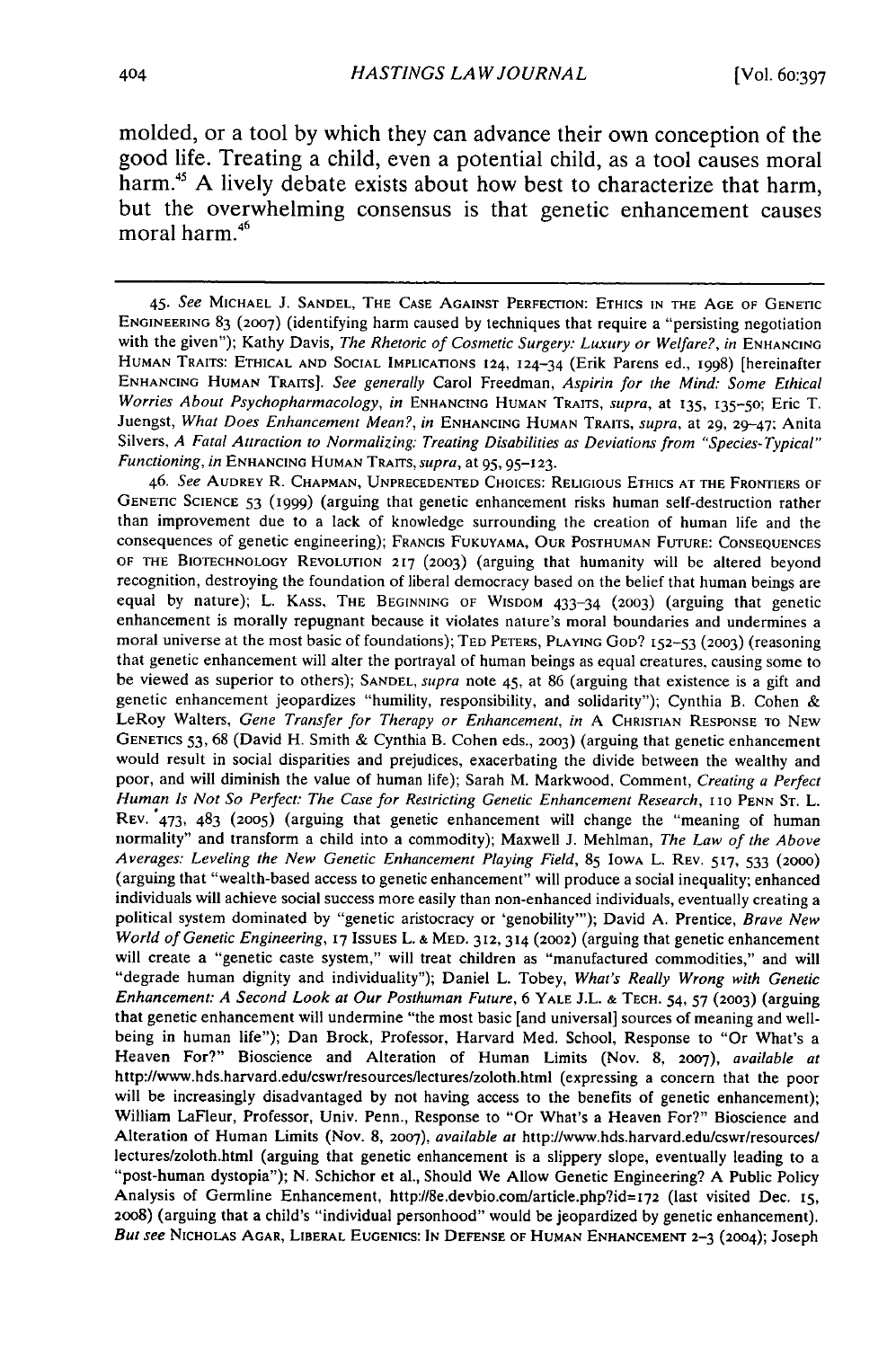In addition, modification of a child's DNA causes the future child an injury to identity. Untouched, the child with DNA for dark skin would develop a trait that is, for many, integral to identity. The child with the theoretical homosexual gene would grow up as a gay man or lesbian. The change to the DNA injures the future child's identity by costing him the opportunity to live as a person of color, or to live as a gay man or lesbian. The injury to identity carries with it the real risk of psychological harm. Although we have no experience with the impact of genetic modifications to a trait central to a child's identity, the experiences of intersexed children subjected to genital correction surgery serve as a cautionary tale. Surgically assigning a gender to a child born with ambiguous genitals appears to have horrific consequences for some individuals in the long term.<sup>47</sup> The assault to identity causes deep psychological trauma. It is impossible to know whether genetic modification of physical traits central to identity will cause psychological trauma to a child in the long run. The intricate weave of genetics, environment, and experience that comprise identity is so complex that we can only guess at the results caused by changing the genetic thread. The risk of psychological trauma is real. Children should be protected from that risk, unless it is justified by a weighty therapeutic benefit.

## IV. A **DISABILITY-SENSITIVE** APPROACH

Given the limitations of the open future framework, it is worth considering whether it is possible to identify a cognizable injury suffered by a child as a result of direct manipulation of her DNA without adopting a framework that makes inaccurate and demeaning assumptions about life with disability. I believe it is. This Part proposes an approach that is sensitive to the concerns of the disability community, and more inclusive than an open future approach.

## A. DISABILITY-SENSITIVITY **IN THE CONTEXT OF GENETIC MANIPULATIONS** FOR DISABILITY

Several principles and goals shape an analytic framework that is consciously sensitive to the concerns of the disability community. First, a disability-sensitive approach should not inadvertently or unnecessarily demean people with disabilities by perpetuating the myth that life with disability is tragic. Second, a disability-sensitive approach should respect the inherent dignity, value, autonomy, and individual choices of persons with disabilities. Third, it should recognize that there is no universal

Jackson, *The Amorality of Preference: A Response to the Enemies of Enhancement,* **19 J.** EVOL. **& TECH.** 42, 42-50 (2oo8), available at http://jetpress.org/vi9/jackson.htm.

<sup>47.</sup> *E.g.,* Hazel Glenn Beh & Milton Diamond, *David Reimer's Legacy: Limiting Parental Discretion,* 12 CARDOZO **J.L. & GENDER** 5, **21 (2005);** Jo Bird, *Outside the Law: Intersex, Medicine and the Discourse of Rights,* 12 CARDOZO **J.L. & GENDER 65,** 74 (2005).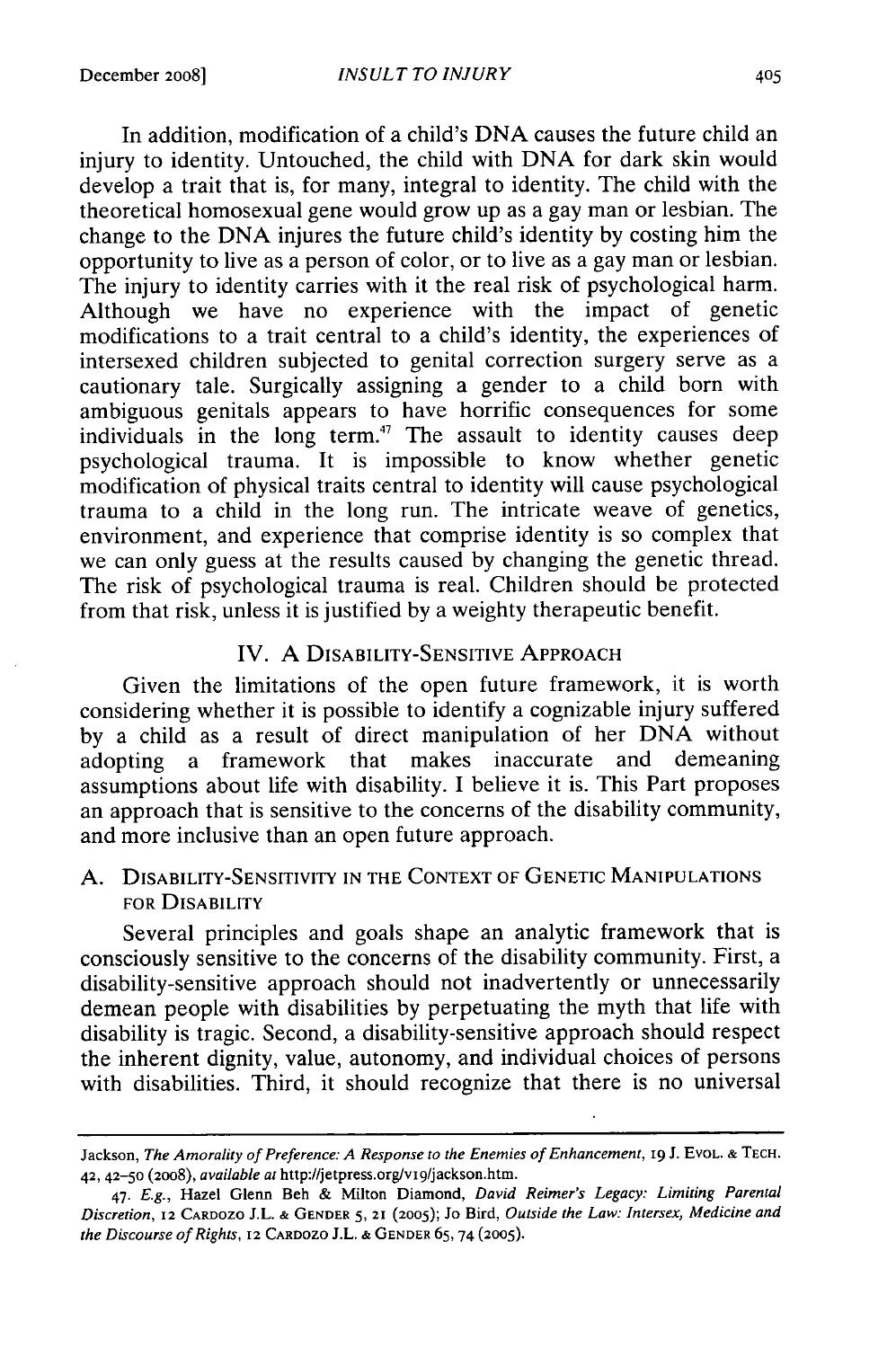experience of being disabled, and that individuals experience disability in as many ways as individuals experience race, gender, and other traits fundamental to identity.

As applied to the problem of identifying cognizable harm caused by genetic interventions, disability sensitivity counsels against singling out disability as uniquely or necessarily harmful. As such, a disabilitysensitive approach should not distinguish parents who seek genetic modification for disability from parents who seek genetic modifications for other traits. The reality is that parents who seek to create a disabling trait in their future child have determined that life with that trait is in the best interests of the child. These parents have made a considered decision that the future child's life will be enhanced by the intervention. The deaf child will appreciate deaf culture in a way that a hearing child cannot.45 A dwarf child will get better care from her parents and fit in better in a home designed for little people. As with a choice to make a genetically black child white, or a homosexual child heterosexual, the benefit is in the eye of the beholder. To be sure, the decision to create the disabling trait in a future child is not one designed to provide therapeutic benefits to the child, but neither is a decision to modify a child's DNA to select for race or sexual orientation. In this way, a decision to choose disability is no different from a decision to use other genetic enhancements to shape a future child for nontherapeutic purposes.

For that reason, a disability-sensitive approach would treat a decision to choose disability the same way it treats the use of other genetic enhancements.49 It would locate the injury, if any, common to uses of direct genetic enhancement, and ask if that injury is legally cognizable. Having identified a cognizable injury, a disability-sensitive framework would require an individual assessment of whether and how the manufactured trait has affected the child's life. Any measure of damages would depend on a showing that the genetic modification had negative consequences in the life of the particular child.

Mehlman, *supra* note 46, at **522-23** (citation omitted).

<sup>48.</sup> *See generally* **HARLAN LANE,** *Preface* of **THE** MASK OF BENEVOLENCE: DISABLING THE **DEAF COMMUNITY,** at xi-xv (1999) (exploring the benefits of being part of Deaf culture).

<sup>49.</sup> Although the line between an enhancement and a therapy is sometimes blurry, genetic shaping of a child's DNA to add a trait that pleases the parent but does not improve functionality is clearly enhancement.

Not all genetic interventions are enhancements. Many, and for the time being, almost all, are aimed at treating or preventing disease. A genetic intervention is an "enhancement,"<br>however, (1) when it is undertaken for the purpose of improving a characteristic or<br>capability that, but for the enhancement, would normally present in humans.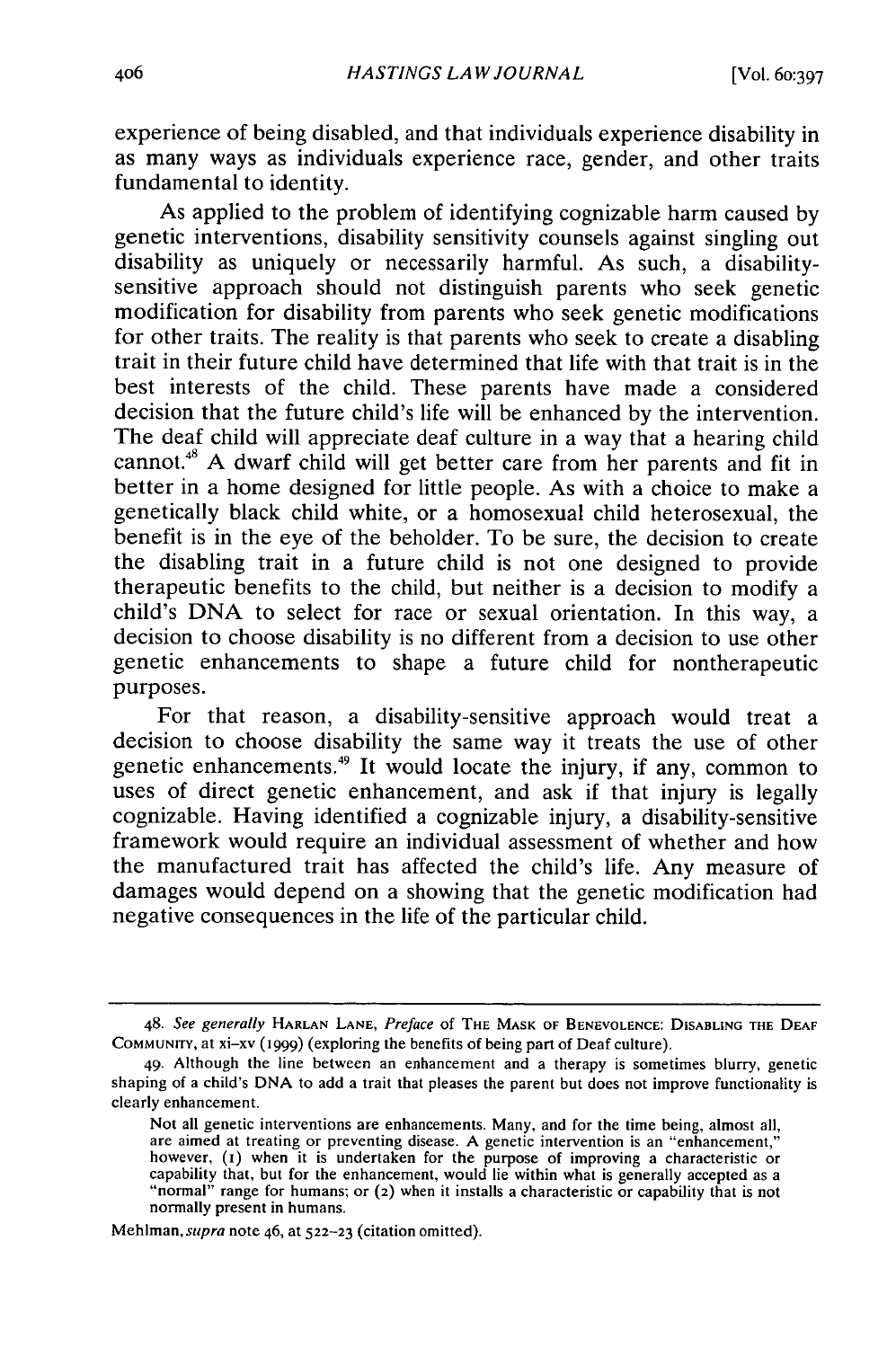A framework that treats genetic modification as an enhancement respects the value and inherent dignity of individuals with disabilities, and rejects the notion that disability is inherently harmful or tragic. It makes no assumptions about life with disability, and recognizes that some people experience disabling traits as enriching their lives. Moreover, a framework that requires individual assessment of consequential damages allows for the possibility that some children will experience the disability as a neutral or even positive trait, while accounting for the reality that some people experience negative consequences from disability.

#### B. INTERVENTION **AS INJURY**

The key to identifying cognizable injury without singling out disability as a uniquely tragic trait is to ask whether adding, deleting, or modifying an embryo's DNA to produce the parents' desired genotype is itself a legal wrong, instead of sorting among manufactured phenotypes to determine which constitute legally cognizable harms." In other words, focus on the intervention, not the result of the intervention. Separate the question of whether there is a harmful touching from the question of whether touching causes resulting harm. If the intervention itself is a legal wrong for which the law provides a remedy, a child so afflicted has suffered cognizable injury and could recover consequential damages for harm that materializes as a result of the injury.

The law recognizes loss of dignity caused by harmful or offensive touching as a cognizable injury for which it provides a remedy." A person is liable to another for battery if "he acts intending to cause a harmful or offensive contact with the person of the other or a third person [and] a harmful contact with the person of the other directly or indirectly results."52 Liability attaches without proof of damages or proof that the actor meant to inflict harm.<sup>33</sup> A person can commit a battery with the best of intentions. For example, a person trying to help an injured party can commit a battery,<sup>54</sup> and the injury is cognizable even if the harmful or offensive touching provided the person who was touched measurable benefits.<sup>55</sup> Even a doctor who saves the life of a patient can commit a battery.<sup>56</sup> The focus is on the fact of the touching, and its nature. The essence of a claim for battery is "in the offense to the dignity involved in the unpermitted and intentional invasion of the inviolability

**<sup>50.</sup>** Smolensky, supra note **I,** at **301.**

<sup>51.</sup> RESTATEMENT **(SECOND)** OF TORTS § i8 cmt. c (1965).

**<sup>52.</sup>** *Id. §* **13.**

<sup>53.</sup> *Id.* § 13 cmt. c.

<sup>54.</sup> *Id.*

<sup>55.</sup> *E.g.,* Clayton v. New Dreamland Roller Skating Rink, Inc., 82 A.2d 458, 459-60 **(N.J.** Super. Ct. App. Div. 1951).

<sup>56.</sup> **RESTATEMENT (SECOND) OF TORTS** § **13 cmt.** c.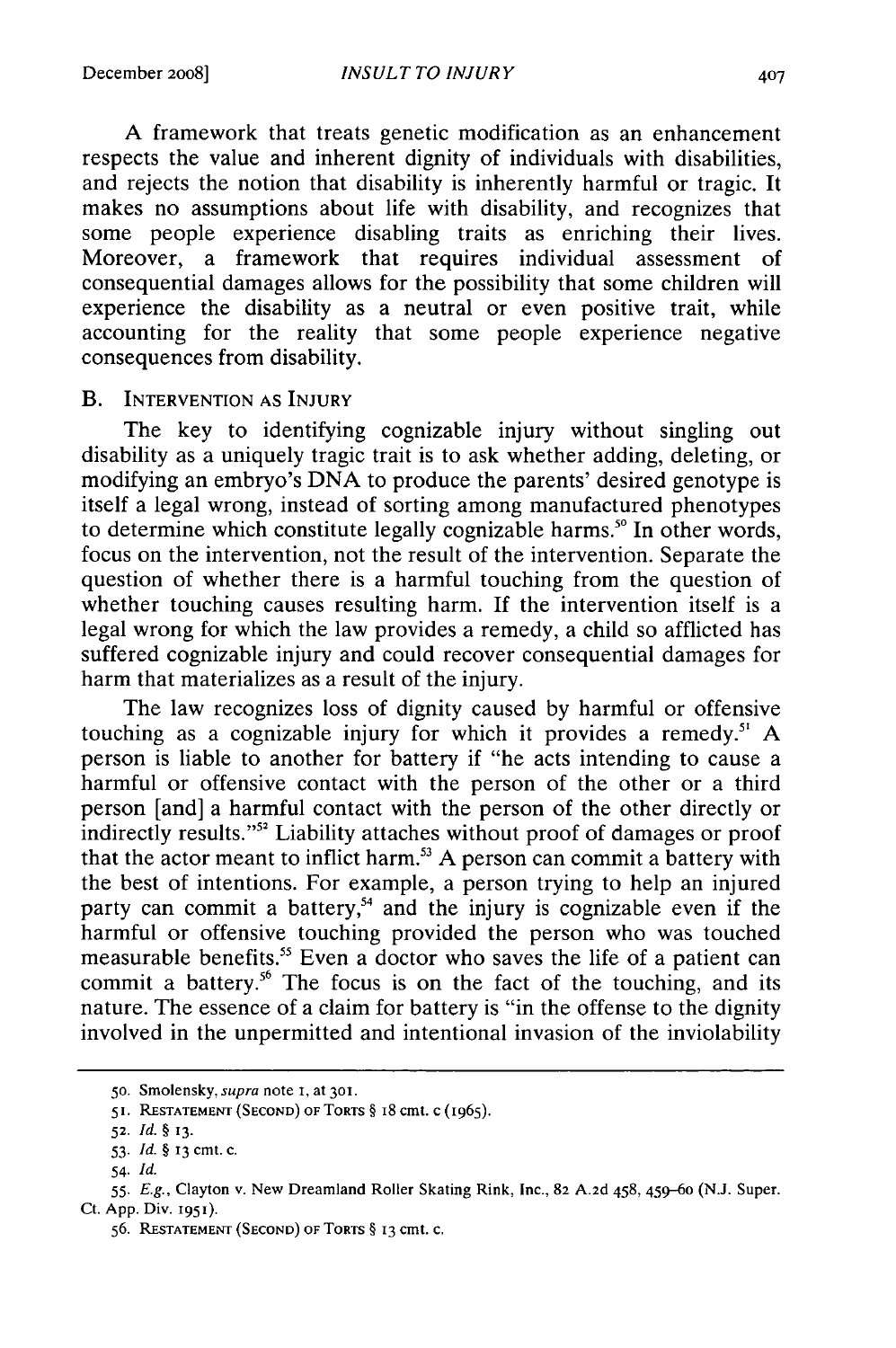of his person and not in any physical harm done to his body, it is not necessary that the plaintiff's actual body be disturbed."<sup>57</sup>

In my view, the intentional manipulation of a child's DNA to create a trait chosen by a parent for no therapeutic reason is a harmful or offensive contact. As discussed above, the manipulation causes moral harm, an injury to identity, and lost opportunities for the future child. Those losses are an affront to dignity of the same kind for which the law provides a remedy. It is of no moment that the contact with the child's DNA was intended to enhance the child. Just as a rescuer or surgeon acting with good intentions can commit battery, an intentional manipulation of a child's DNA may be an offensive touching despite the good intentions of the person causing the contact. The contact is offensive because it modifies the genetic structure of the child's body and causes an offense to dignity.

C. THE PROBLEM OF CONSENT

Under a traditional claim for battery, there is no liability if the plaintiff consented to the offensive contact.<sup>58</sup> Obviously, an ex-utero embryo cannot consent to anything, but its parent can. The question becomes whether the parent's consent to the intervention is valid. Under the general rules applicable to medical decision making for a child, it probably is.59 With very few exceptions, a parent is free to consent to medical interventions for a child so long as the interventions are medically appropriate. Absent some consensus among providers that certain genetic interventions are medically inappropriate or a law or regulation that specifically prohibits the use of genetic modification of embryos, parental consent will likely protect a provider from liability for battery.

That said, there is good reason to question the authority of parents to consent to the use of untested and potentially harmful interventions to modify the DNA of a future child based on their own needs or aesthetic preferences. First, parents may not freely consent to similarly risky, invasive, and permanent interventions that provide no therapeutic benefit to the child. For example, a parent cannot enroll a child in nontherapeutic research protocols that involve more than minimal risks.<sup>60</sup> They often need court approval to sterilize their daughters,  $61$  and may need court approval to make their children organ donors.<sup>62</sup> The same

<sup>57.</sup> Id. *§* 18 cmt. c.

<sup>58.</sup> Id. *§* **13** cmt. d.

<sup>59.</sup> For a general overview, see Walter Wadlington, Medical *Decision Making for* and by Children: Tensions Between Parent, State, and Child, 1994 U. ILL. L. REV. 311, 314-18 (1994).

**<sup>60.</sup>** 45 C.F.R. §§ **46.401-.409 (2007).**

*<sup>6</sup>I.* See, e.g., In re Hayes, 6o8 P.2d 635,637 (Wash. **198o).**

**<sup>62.</sup>** For a synthesis of the cases addressing the use of children as organ donors, see Michelle Goodwin, The Politics of Health Law: My Sister's Keeper? Law, Children, and Compelled Donation, 29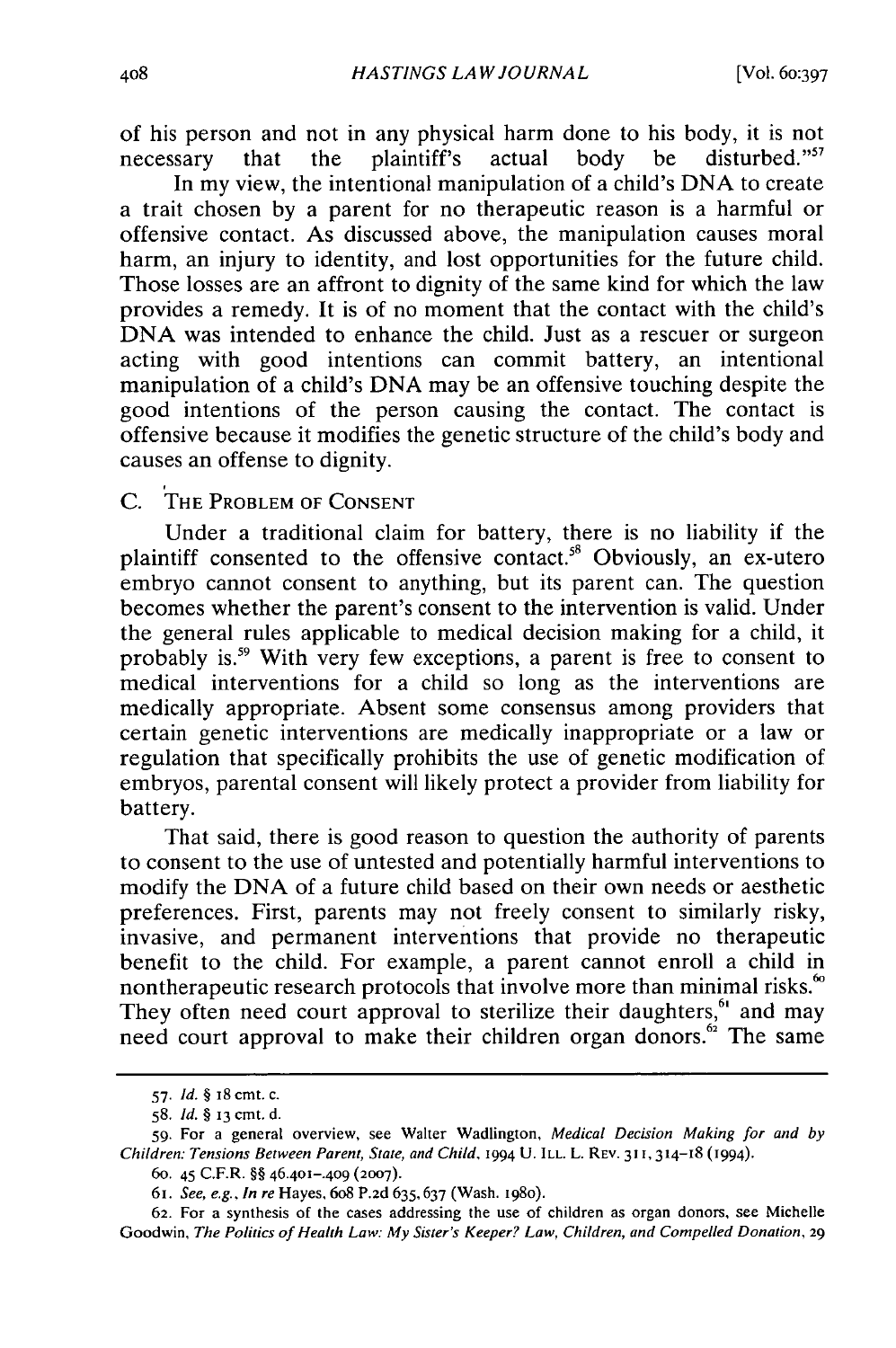concerns that justify limitations on parental consent in those cases apply here: the interventions are risky, the risk is not balanced by therapeutic benefit, the parents' ability to serve as the advocate of the child's best interests is suspect, and the interventions could be abused.

Moreover, some decisions are simply not a parent's to make. A parent cannot, for example, force a child to get married. Nor can a parent decide to refuse life-saving treatment for a child.<sup>63</sup> The decision about whom to marry and whether or not to refuse treatment necessary to maintain life are held in trust by the parent until the child is able to exercise them as an adult. Decisions regarding marriage and the refusal of life-sustaining treatment are so fundamental to a child's identity and future in life that a parent has no right to make them for the child. The decision to change a child's DNA also has significant implications for a child's identity and future in life. Such decisions should rest with the parent only if a medical or other necessary reason triggers the need for an immediate decision. Absent the need for intervention, when intervention is sought to "improve" a child for cultural or aesthetic reasons, a decision to modify a future child's DNA is not a parent's to  $make.$ <sup>64</sup>

#### **CONCLUSION**

Incorporating the disability perspective into an analysis of the potential harm to a child done by preimplantation manipulation of embryos requires a shift in focus from that suggested by Professor Smolensky. Rather than sorting among manufactured phenotypes to identify those that constitute harms, a disability-sensitive framework would treat the infliction of a trait for disability no differently from the infliction of other traits manufactured in children to satisfy an aesthetic, cultural, or societal preference of the parent and seek to locate harm common to those procedures. Applying such a framework, I have argued that although parents seek such traits to enhance the future child's life, the act of manipulating the child's DNA is itself harmful and risky, and absent a clear therapeutic purpose, is unjustified and offensive. Tort damages might be available to children subjected to such unjustified and offensive interventions, but no child, including a child with a manufactured disability, should be allowed to recover more than nominal damages without proof that the manufactured trait affected his or her life

W. NEW **ENG.** L. REV. 357, 365-77 **(2007).**

<sup>63.</sup> Wadlington, supra note 59, at 318, **320, 325, 331** (discussing cases that allowed court intervention for life-threatening situations).

<sup>64.</sup> **1** expand on this argument in Alicia R. Ouelette, *Eyes Wide Open: Surgery to Westernize the Eyes of Asian* Child. 39 **HASTINGS CENTER** REP. (forthcoming 2009) (manuscript at i5-18, on file with author).